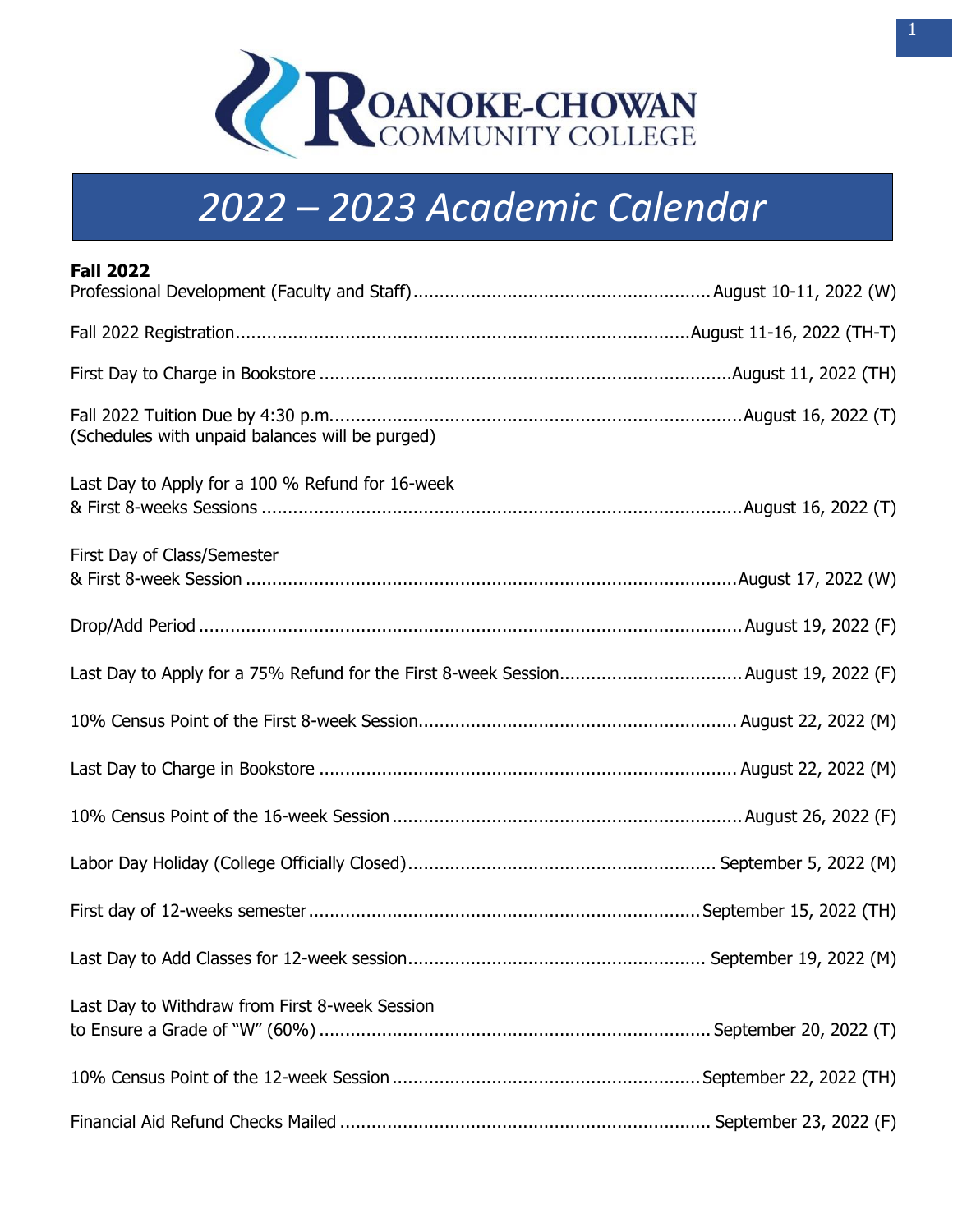| May 2023 Prospective                            |  |
|-------------------------------------------------|--|
|                                                 |  |
|                                                 |  |
|                                                 |  |
| Last Day to Apply for a 100% Refund for         |  |
|                                                 |  |
|                                                 |  |
|                                                 |  |
|                                                 |  |
| Last Day to Apply for a 75% Refund for          |  |
|                                                 |  |
|                                                 |  |
|                                                 |  |
| Last Day to Withdraw from 16-week Session       |  |
| Last Day to Withdraw from 12-week Session       |  |
| Last Day to Withdraw from Second 8-week Session |  |
|                                                 |  |
| (Schedules with unpaid balances will be purged) |  |
|                                                 |  |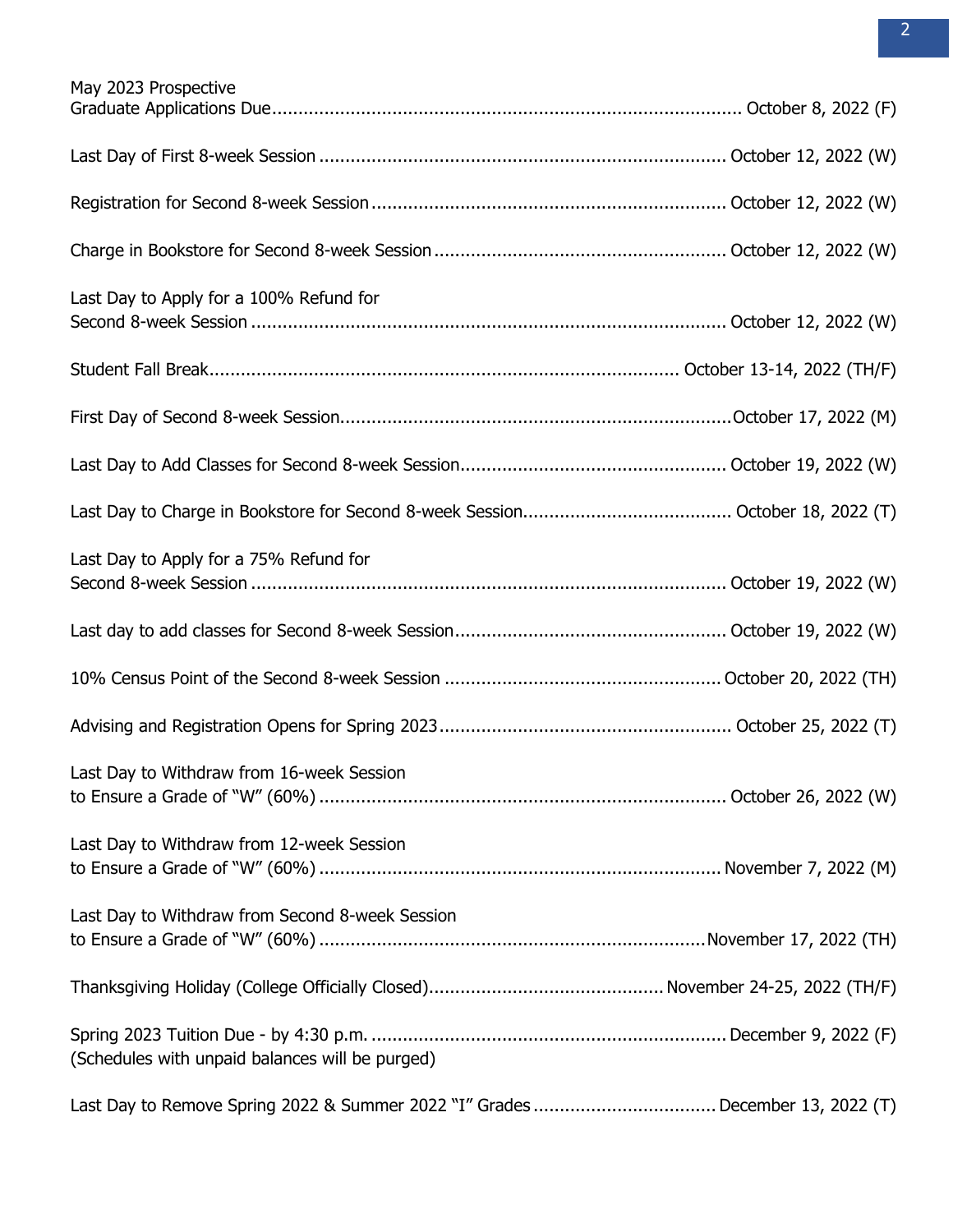| Last Day of Classes/Semester                                                       |  |
|------------------------------------------------------------------------------------|--|
|                                                                                    |  |
|                                                                                    |  |
|                                                                                    |  |
| Spring 2023                                                                        |  |
|                                                                                    |  |
|                                                                                    |  |
|                                                                                    |  |
|                                                                                    |  |
| Last Day to Apply for a 100% Refund for 16-week                                    |  |
|                                                                                    |  |
| First Day of Class/Semester                                                        |  |
|                                                                                    |  |
|                                                                                    |  |
| Last Day to Apply for a 75% Refund for the First 8-week SessionJanuary 9, 2023 (M) |  |
|                                                                                    |  |
|                                                                                    |  |
|                                                                                    |  |
|                                                                                    |  |
|                                                                                    |  |
|                                                                                    |  |
|                                                                                    |  |
| Last Day to Withdraw from First 8-week Session                                     |  |
|                                                                                    |  |
|                                                                                    |  |
|                                                                                    |  |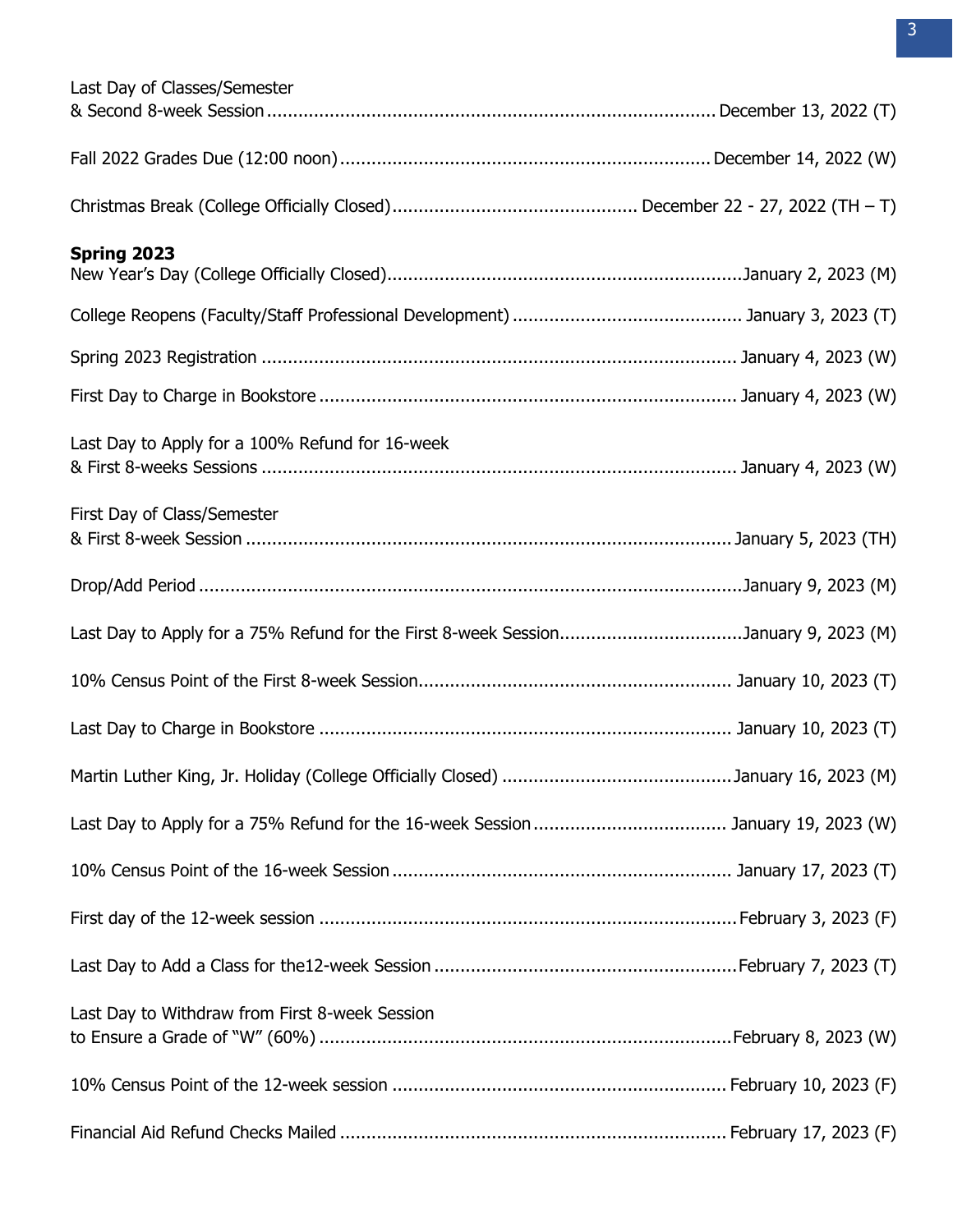| Last Day to Apply for a 100% Refund for                                           |  |
|-----------------------------------------------------------------------------------|--|
| *Spring break split. See April 7 for continuation of spring break)                |  |
|                                                                                   |  |
|                                                                                   |  |
|                                                                                   |  |
| Last Day to Apply for a 75% Refund for                                            |  |
|                                                                                   |  |
| Advising & Registration Opens for Summer & Fall Semesters 2023 March 14, 2023 (T) |  |
| Last Day to Withdraw from 16-week Session                                         |  |
| Last Day to Withdraw from 12-week Session                                         |  |
|                                                                                   |  |
| Last Day to Withdraw from Second 8-week Session                                   |  |
|                                                                                   |  |
|                                                                                   |  |
|                                                                                   |  |
|                                                                                   |  |
|                                                                                   |  |
|                                                                                   |  |